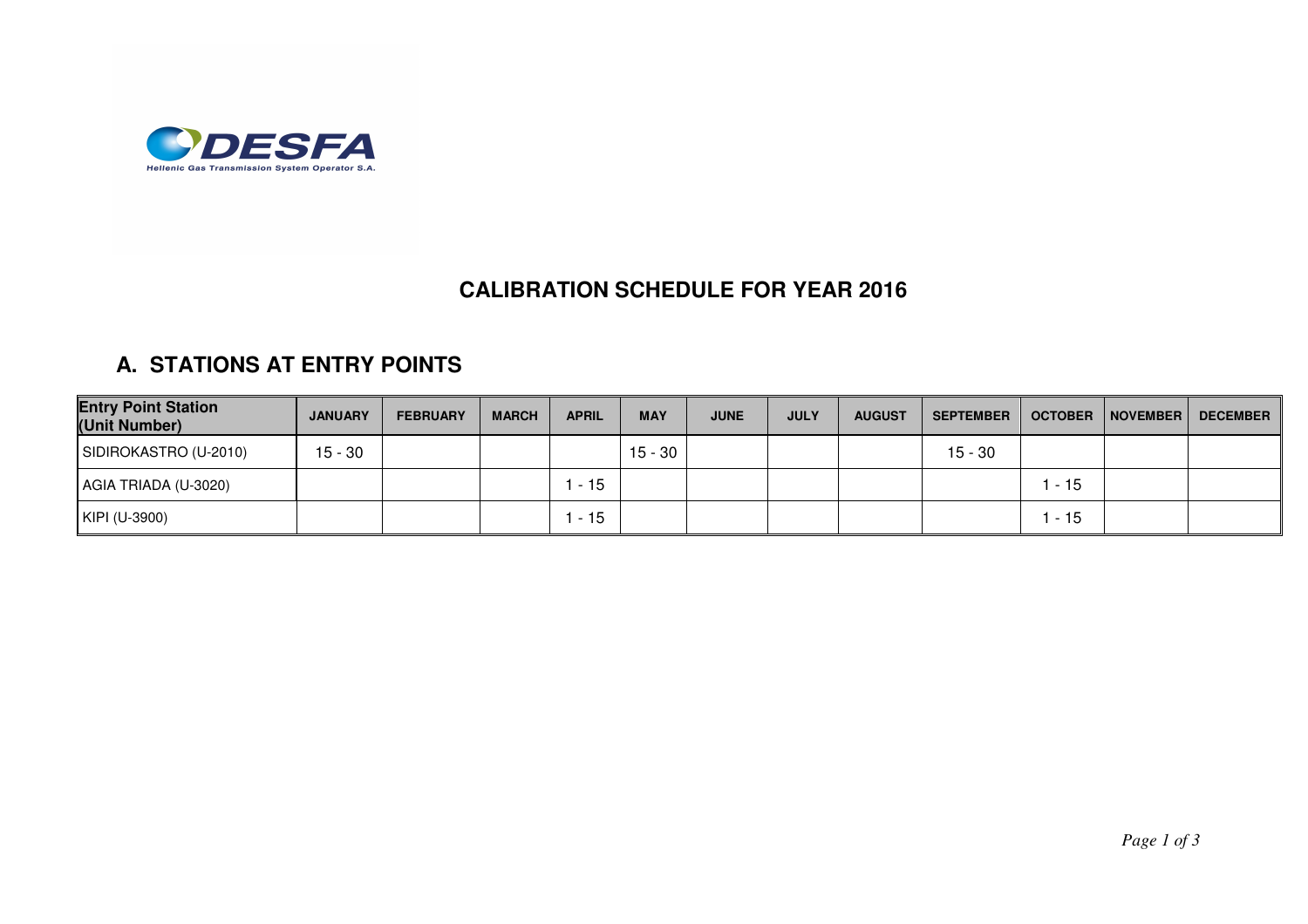## **B. STATIONS AT EXIT POINTS**

| <b>Exit Point Station</b><br>(Unit Number) | <b>JANUARY</b> | <b>FEBRUARY</b> | <b>MARCH</b> | <b>APRIL</b> | <b>MAY</b> | <b>JUNE</b> | <b>JULY</b> | <b>AUGUST</b> | <b>SEPTEMBER</b> | <b>OCTOBER</b> | <b>NOVEMBER</b> | <b>DECEMBER</b> |
|--------------------------------------------|----------------|-----------------|--------------|--------------|------------|-------------|-------------|---------------|------------------|----------------|-----------------|-----------------|
| PPC LAVRIO (U-3430)                        |                |                 | $1 - 15$     |              |            |             | $1 - 15$    |               |                  |                | $1 - 15$        |                 |
| PPC KERATSINI (U-3090)                     |                |                 |              |              | $15 - 30$  |             |             |               |                  |                | $15 - 30$       |                 |
| THRIASSIO (U-2960)                         |                |                 |              |              | $1 - 15$   |             |             |               |                  |                | $1 - 15$        |                 |
| PPC ALIVERI (U-6370)                       | $15 - 30$      |                 |              |              |            |             | $15 - 30$   |               |                  |                |                 |                 |
| ATHENS WEST (U-2990)                       |                |                 |              |              |            | $15 - 30$   |             |               |                  |                |                 | $15 - 30$       |
| ATHENS NORTH (U-2910)                      |                |                 |              | $1 - 15$     |            |             |             |               |                  | $1 - 15$       |                 |                 |
| ATHENS EAST (U-2940)                       |                |                 |              | $1 - 15$     |            |             |             |               |                  | $1 - 15$       |                 |                 |
| ATHENS HAR (U-2970)                        |                | $1 - 15$        |              |              |            |             |             | $1 - 15$      |                  |                |                 |                 |
| INOFYTA (U-2880)                           |                |                 |              |              |            | $1 - 15$    |             |               |                  |                |                 | $1 - 15$        |
| HERONAS (U-6020)                           |                |                 | $15 - 30$    |              |            |             |             |               | $15 - 30$        |                |                 |                 |
| <b>HERON B (U-6030)</b>                    |                |                 | $15 - 30$    |              |            |             |             |               | $15 - 30$        |                |                 |                 |
| MARKOPOULO (U-3460)                        |                |                 |              |              | $15 - 30$  |             |             |               |                  |                | $15 - 30$       |                 |
| AdG (U-2820)                               |                |                 |              |              |            | $1 - 15$    |             |               |                  |                |                 | $1 - 15$        |
| AdG III (TM1/TM5)                          |                |                 |              |              |            | $1 - 15$    |             |               |                  |                |                 | $1 - 15$        |
| MOTOR OIL (U-7130)                         | $15 - 30$      |                 |              |              |            |             | $1 - 15$    |               |                  |                |                 |                 |
| PPC MEGALOPOLI (U-7320)                    | $15 - 30$      |                 |              |              |            |             | $1 - 15$    |               |                  |                |                 |                 |
| AG. THEODOROI (U-7045)                     |                |                 |              | $1 - 15$     |            |             |             |               |                  | $1 - 15$       |                 |                 |
| <b>VOLOS (U-2680)</b>                      |                |                 |              |              | $15 - 30$  |             |             |               |                  |                | $15 - 30$       |                 |
| LARISSA NORTH (U-2520)                     |                |                 |              |              | $15 - 30$  |             |             |               |                  |                | $15 - 30$       |                 |
| LARISSA SOUTH (U-2530)                     |                |                 |              |              | $15 - 30$  |             |             |               |                  |                | $15 - 30$       |                 |
| VIPE LARISSA (U-2515)                      |                |                 |              |              | $1 - 15$   |             |             |               |                  |                | $1 - 15$        |                 |